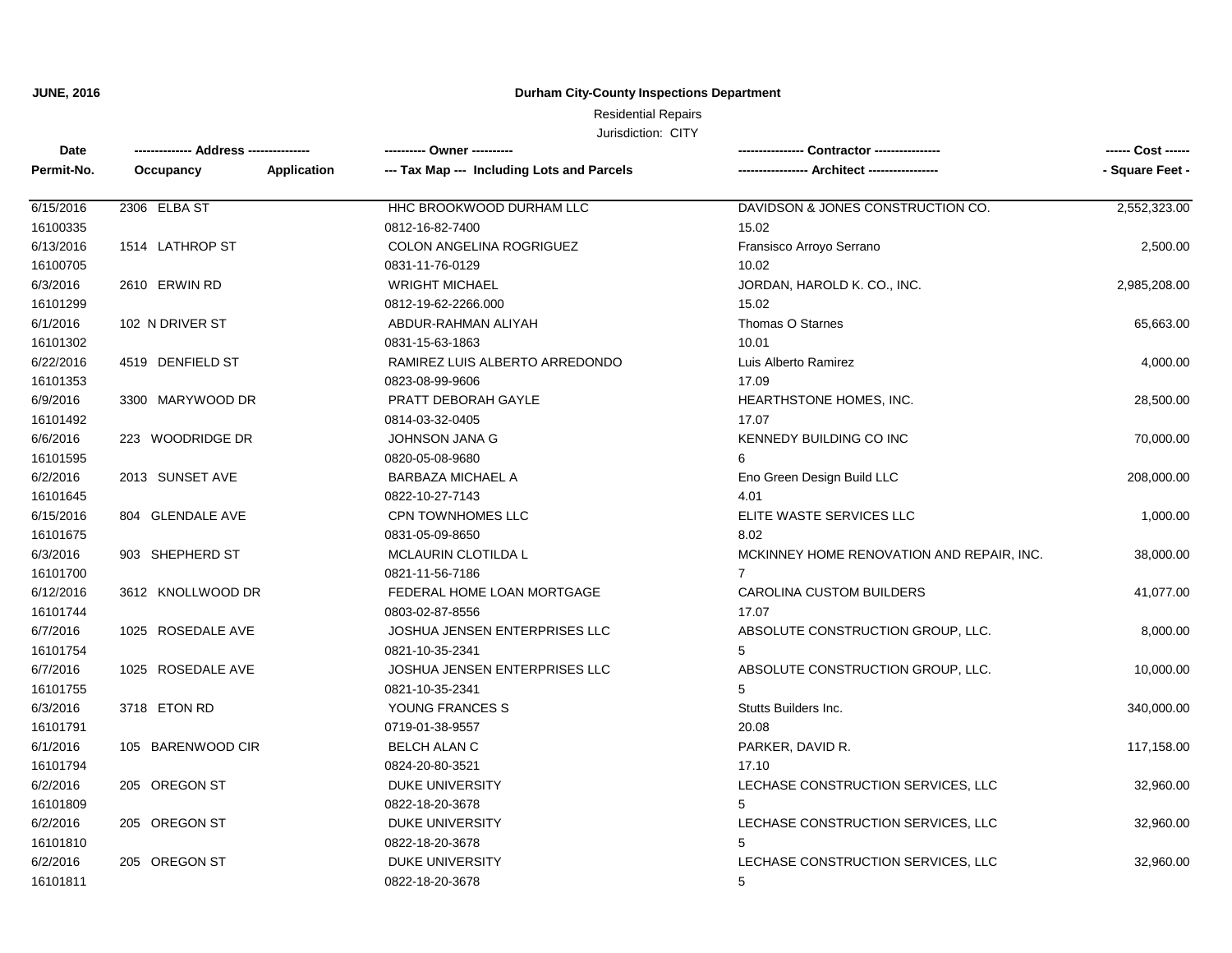### **Durham City-County Inspections Department**

# Residential Repairs

| Date       | -------------- Address --------------- |             | ---------- Owner ----------                |                                           | ------ Cost ------ |
|------------|----------------------------------------|-------------|--------------------------------------------|-------------------------------------------|--------------------|
| Permit-No. | Occupancy                              | Application | --- Tax Map --- Including Lots and Parcels |                                           | - Square Feet -    |
| 6/2/2016   | 1708 PACE ST                           |             | DUKE UNIVERSITY                            | LECHASE CONSTRUCTION SERVICES, LLC        | 29,568.00          |
| 16101812   |                                        |             | 0822-17-10-9598                            | 5                                         |                    |
| 6/2/2016   | 2015 YEARBY AVE                        |             | DUKE UNIVERSITY                            | LECHASE CONSTRUCTION SERVICES, LLC        | 28,367.00          |
| 16101813   |                                        |             | 0822-17-00-3598                            | 15.01                                     |                    |
| 6/2/2016   | 1905 ERWIN RD                          |             | DUKE UNIVERSITY                            | LECHASE CONSTRUCTION SERVICES, LLC        | 37,270.00          |
| 16101814   |                                        |             | 0822-17-10-2850                            | 5                                         |                    |
| 6/2/2016   | 110 MONTEREY LN                        |             | MARTINEZ FERNANDO HERNANDEZ                | Fernando Hernandez                        | 37,900.00          |
| 16101816   |                                        |             | 0727-02-58-4192                            | 20.13                                     |                    |
| 6/30/2016  | 104 CHESTNUT ST                        |             | RENAISSANCE SOUTH GROUP LLC                | RALPH BULLOCK PROPERTIES, LLC.            | 93,000.00          |
| 16101820   |                                        |             | 0821-16-84-6037                            | 12.01                                     |                    |
| 6/16/2016  | 5223 OAKBROOK DR                       |             | REVEAL ARTHUR W                            | MCKINNEY HOME RENOVATION AND REPAIR, INC. | 77,000.00          |
| 16101826   |                                        |             | 0719-04-72-5742                            | 20.11                                     |                    |
| 6/6/2016   | 3507 WESTOVER RD                       |             | <b>WALD MARLA FRANCES</b>                  | <b>GRAU BUILDING COMPANY</b>              | 42,250.00          |
| 16101828   |                                        |             | 0719-01-29-3861                            | 20.08                                     |                    |
| 6/9/2016   | 3530 STONEYBROOK DR                    |             | <b>HALL ANN S</b>                          | CUSTOM QUALITY CARPENTRY LLC.             | 107,000.00         |
| 16101839   |                                        |             | 0813-04-51-7942                            | 17.05                                     |                    |
| 6/22/2016  | 5011 TIMMONS DR                        |             | HODGSON JOSHUA ACREE                       | Josh Hodgson and Olivia Wells             | 2,000.00           |
| 16101840   |                                        |             | 0728-04-51-7717                            | 20.13                                     |                    |
| 6/22/2016  | 804 YANCEY ST                          |             | SYKES JAMES C JR                           | Chad Perry                                | 4,500.00           |
| 16101847   |                                        |             | 0821-11-56-5769                            | $\overline{7}$                            |                    |
| 6/2/2016   | 1611 DELAWARE AVE                      |             | <b>BARTOSIK DONALD SCOTT</b>               | Distinctive Remodeling, LLC               | 72,200.00          |
| 16101848   |                                        |             | 0822-10-37-2049                            | 4.01                                      |                    |
| 6/9/2016   | 4 WATER STONE CT                       |             | <b>REBRIK TATIANA</b>                      | Derek Smith                               | 10,000.00          |
| 16101849   |                                        |             | 0801-04-93-2449                            | 20.17                                     |                    |
| 6/13/2016  | 820 SEDGEFIELD ST                      |             | <b>GOLDEN FRANKLIN C JR</b>                | Sierra Structures, Inc.                   | 40,000.00          |
| 16101856   |                                        |             | 0822-14-42-6710                            | 3.01                                      |                    |
| 6/12/2016  | 3943 BRISTOL RD                        |             | MANUEL SCOTT R                             | <b>GRAU BUILDING COMPANY</b>              | 52,115.00          |
| 16101862   |                                        |             | 0719-01-47-5644                            | 20.08                                     |                    |
| 6/23/2016  | 1010 GREEN ST                          |             | <b>GELFAND SARAH ELIZABETH</b>             | ACANTHUS CONSTRUCTION, LLC                | 77,000.00          |
| 16101903   |                                        |             | 0822-15-63-8086                            | 3.02                                      |                    |
| 6/3/2016   | 909 DACIAN AVE                         |             | DALTON STEPHEN THOMAS                      | Turnlight Partners Ltd.                   | 12,000.00          |
| 16101906   |                                        |             | 0822-20-71-5670                            | 3.02                                      |                    |
| 6/2/2016   | 1215 GOLDENVIEW CT                     |             | <b>CUSTER DAVID M</b>                      | Cool Pools NC, LLC                        | 46,650.00          |
| 16101921   |                                        |             | 0727-01-49-3115                            | 20.12                                     |                    |
| 6/3/2016   | 1720 WADDELL CT                        |             | REED RANDI M                               | Shannon Reed                              | 3,000.00           |
| 16101951   |                                        |             | 0850-03-01-1885                            | 18.05                                     |                    |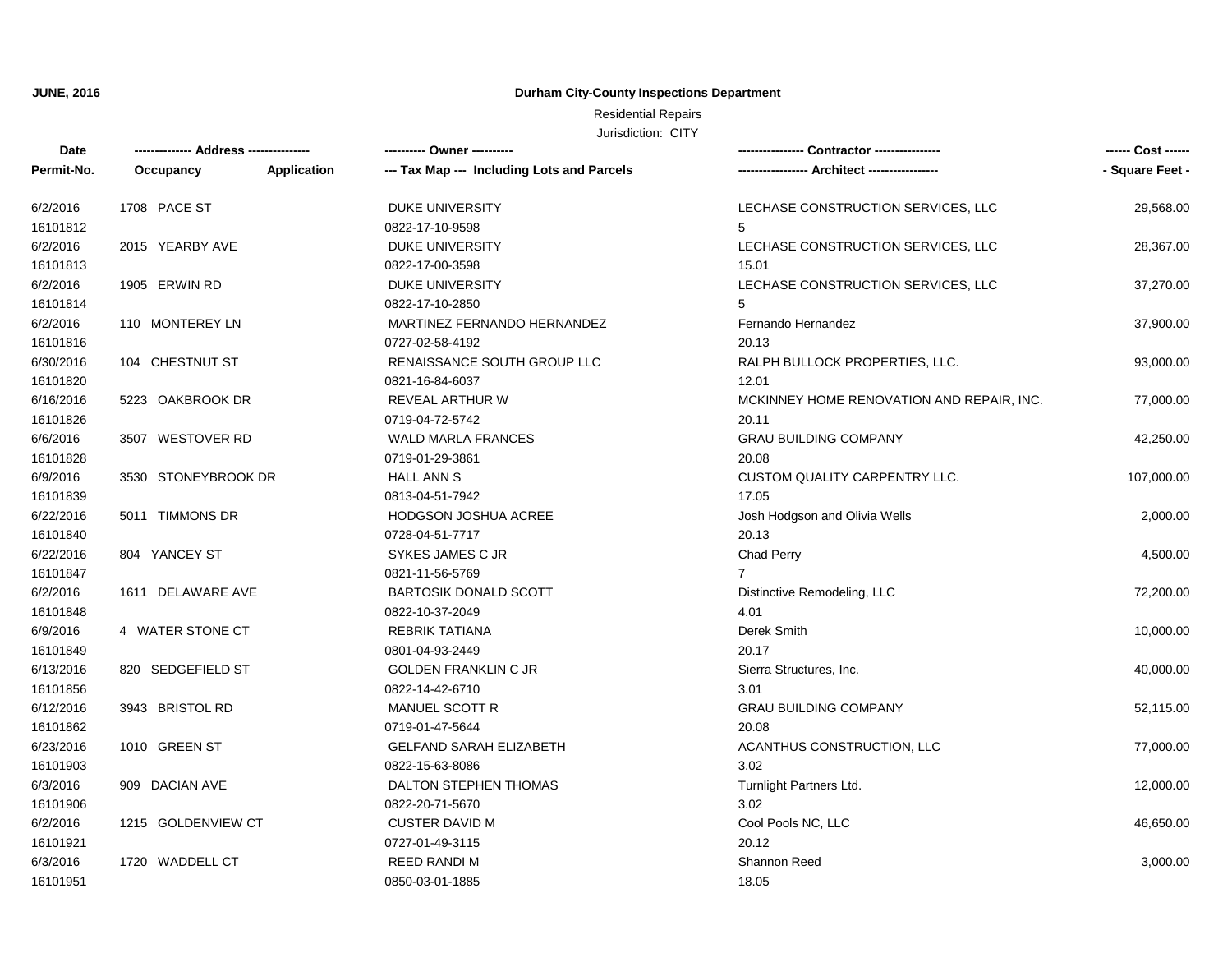### **Durham City-County Inspections Department**

# Residential Repairs

| Date       | -------------- Address --------------- |             | ---------- Owner ----------                |                                            |                 |
|------------|----------------------------------------|-------------|--------------------------------------------|--------------------------------------------|-----------------|
| Permit-No. | Occupancy                              | Application | --- Tax Map --- Including Lots and Parcels |                                            | - Square Feet - |
| 6/22/2016  | 4606 CARLTON CROSSING DR               |             | DRESSMAN MATTHEW JAMES                     | Sierra Structures, Inc.                    | 3,000.00        |
| 16101969   |                                        |             | 0719-02-97-4744                            | 20.11                                      |                 |
| 6/2/2016   | 3320 ALABAMA AVE                       |             | <b>SWINSON CAROL A EST</b>                 | Sachin Anchan                              | 14,265.00       |
| 16101971   |                                        |             | 0823-13-04-0429                            | 17.05                                      |                 |
| 6/15/2016  | 3918 HOPE VALLEY RD                    |             | <b>IRVIN PAMELA J</b>                      | CHASE BUILDING COMPANY                     | 48,000.00       |
| 16101972   |                                        |             | 0719-02-66-0695                            | 20.08                                      |                 |
| 6/22/2016  | 4617 GUESS RD                          |             | OAKLEY HARRY L SR                          | Moore's Construction, LLC                  | 150,300.00      |
| 16101983   |                                        |             | 0824-01-07-1472                            | 16.04                                      |                 |
| 6/1/2016   | 915 N ELIZABETH ST                     |             | EQUITY TRUST CO CUSTODIAN FBO              | Rivers, Christopher O'hara                 | 6,000.00        |
| 16101986   |                                        |             | 0831-05-29-3348                            | 9                                          |                 |
| 6/16/2016  | 1107 E ELLERBEE ST                     |             | HABITAT FOR HUMANITY OF DURHAM             | <b>HABITAT FOR HUMANITY OF DURHAM INC.</b> | 70,000.00       |
| 16101989   |                                        |             | 0832-07-57-7799                            | 1.01                                       |                 |
| 6/15/2016  | 3608 KATIE LN                          |             | <b>SIMAKOV YURIY</b>                       | <b>Faulkner Construction</b>               | 12,600.00       |
| 16101990   |                                        |             | 0801-03-31-3759                            | 20.17                                      |                 |
| 6/3/2016   | 3321 PROSPECT PKWY                     |             | MREC LEVEL BRIGHTLEAF SPRING               | Level Carolina Homes, LLC                  | 1,800.00        |
| 16101994   |                                        |             | 0850-04-62-9772                            | 18.05                                      |                 |
| 6/23/2016  | 216 BELLA ROSE DR                      |             | JEN NORTH CAROLINA 4 LLC                   | <b>Bill Pezzullo</b>                       | 2,500.00        |
| 16102005   |                                        |             | 0707-01-27-2457                            | 20.12                                      |                 |
| 6/6/2016   | 1220 HILL ST                           |             | <b>RENOVISION PROPERTIES LLC</b>           | Renovision Properties, LLC                 | 25,000.00       |
| 16102006   |                                        |             | 0821-15-64-3400                            | $\overline{7}$                             |                 |
| 6/6/2016   | 112 ROBERSON ST                        |             | <b>SCOPA PROPERTIES LLC</b>                | Renovision Properties, LLC                 | 6,500.00        |
| 16102007   |                                        |             | 0831-15-53-7494                            | 10.01                                      |                 |
| 6/2/2016   | 1505 W LAKEWOOD AVE                    |             | SMITH JOANNA C                             | <b>ENERGY INDEPENDENT BUILDERS</b>         | 16,400.00       |
| 16102009   |                                        |             | 0821-14-33-2753                            | 6                                          |                 |
| 6/2/2016   | 1104 GASTON MANOR DR                   |             | CHILDRESS JUDY T                           | Judy Taylor Childress                      | 13,000.00       |
| 16102012   |                                        |             | 0769-03-43-8425                            | 19                                         |                 |
| 6/9/2016   | 916 VIRGIE ST                          |             | <b>CONNOLLY RYAN T</b>                     | CHASE BUILDING COMPANY                     | 99,500.00       |
| 16102015   |                                        |             | 0822-13-23-4649                            | 4.02                                       |                 |
| 6/6/2016   | 3311 WINSTON RD                        |             | <b>FERGUSON SYBIL B</b>                    | <b>GGNC Construction Services</b>          | 10,546.00       |
| 16102035   |                                        |             | 0823-11-75-2297                            | 17.05                                      |                 |
| 6/15/2016  | 321 HALES WOOD RD                      |             | <b>FORTIER KENNETH</b>                     | ROBCO FENCE AND DECK LLC                   | 18,238.05       |
| 16102036   |                                        |             | 9797-02-98-4184                            | 20.12                                      |                 |
| 6/9/2016   | 11 LAUREN LN                           |             | <b>KENNEDY SHELBY</b>                      | <b>Quality Home Repairs</b>                | 6,720.00        |
| 16102038   |                                        |             | 0824-19-50-5463                            | 17.10                                      |                 |
| 6/16/2016  | 118 TEMPLE LN                          |             | HILES MATTHEW L                            | FS, LLC                                    | 1,800.00        |
| 16102040   |                                        |             | 0727-02-77-1265                            | 20.13                                      |                 |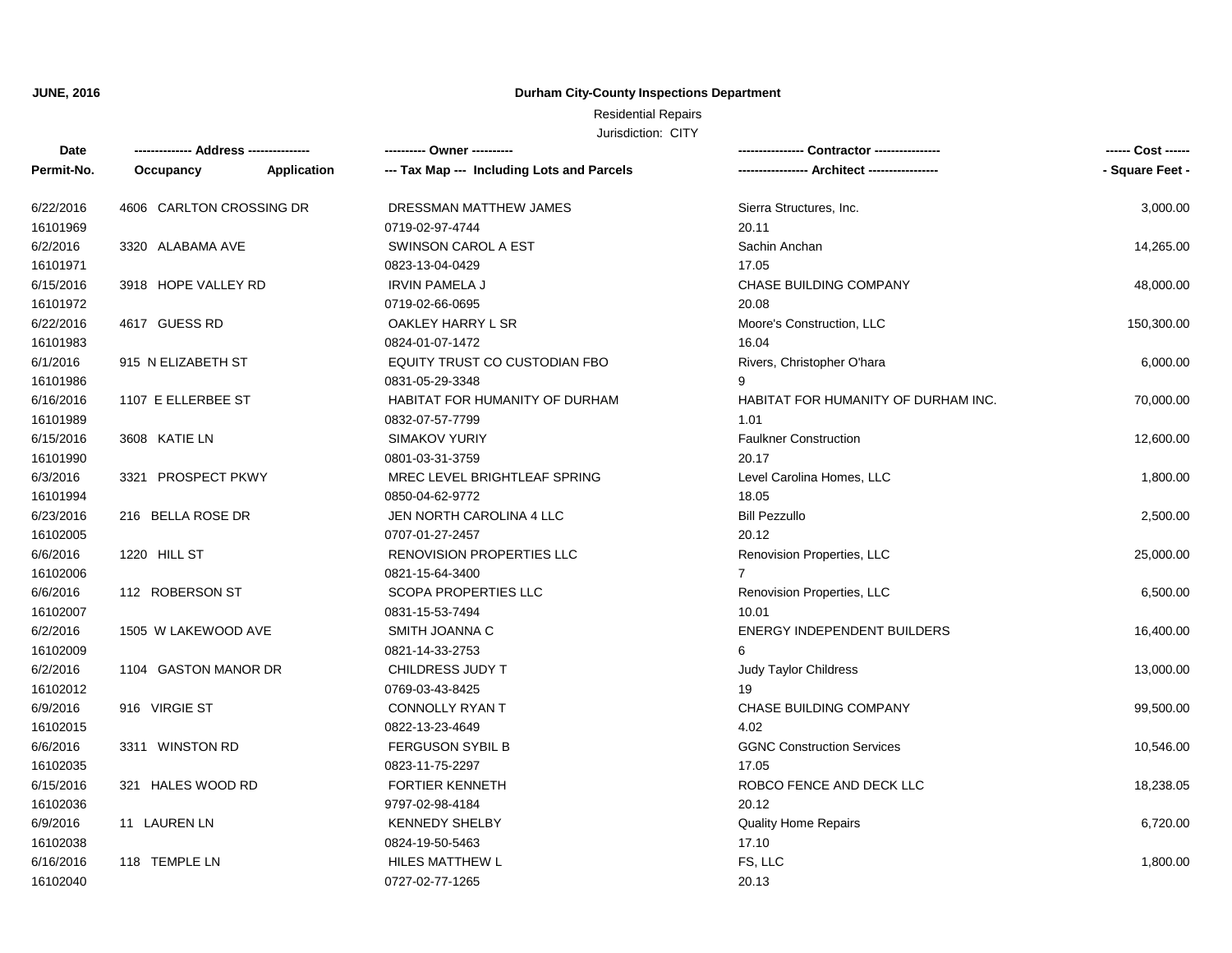### **Durham City-County Inspections Department**

# Residential Repairs

| Date       | -------------- Address --------------- |             | ---------- Owner ----------                |                                    | ------ Cost ------ |
|------------|----------------------------------------|-------------|--------------------------------------------|------------------------------------|--------------------|
| Permit-No. | Occupancy                              | Application | --- Tax Map --- Including Lots and Parcels | --- Architect -------------        | - Square Feet -    |
| 6/4/2016   | 3008 PICKETT RD                        |             | TATE GROUP LLC THE                         | RIGGS-HARROD BUILDERS              | 1,000.00           |
| 16102042   |                                        |             | 0810-01-19-3796                            | 20.17                              |                    |
| 6/4/2016   | 2715 GUESS RD                          |             | DOSSETT BROTHERS LLC                       | <b>QUALIFIED BUILDERS INC</b>      | 1,000.00           |
| 16102044   |                                        |             | 0822-05-19-5655                            | 17.05                              |                    |
| 6/2/2016   | 809 CAROLINA AVE                       |             | SILBERMAN BETH                             | Dreps Construction, LLC, Matt      | 12,500.00          |
| 16102046   |                                        |             | 0822-13-12-8978                            | 4.02                               |                    |
| 6/9/2016   | 602 WATTS ST                           |             | NOUKHALY MOHAMMED                          | <b>CYNTHIA NEAL</b>                | 9,000.00           |
| 16102053   |                                        |             | 0822-19-61-3480                            | 3.02                               |                    |
| 6/22/2016  | 1604 MEADSTON DR                       |             | <b>BUCHMA PAULA M</b>                      | Holmes, Joshua Ryan                | 23,200.00          |
| 16102058   |                                        |             | 0835-04-60-0562                            | 16.01                              |                    |
| 6/22/2016  | 1000 N ELIZABETH ST                    |             | <b>COURTNEY PAUL</b>                       | Woodstock Ltd - Michael Sharp, T/A | 27,000.00          |
| 16102089   |                                        |             | 0831-05-29-4556                            | 9                                  |                    |
| 6/13/2016  | 1011 ARNETTE AVE                       |             | <b>BRODY JENNINGS</b>                      | Spokes General Contracting, L.L.C. | 58,400.00          |
| 16102092   |                                        |             | 0821-11-55-4633                            |                                    |                    |
| 6/24/2016  | 609 GRIST MILL LN                      |             | <b>DESAI DINBANDHU</b>                     | Kimberly Lyford                    | 5,250.00           |
| 16102106   |                                        |             | 0824-02-98-8946                            | 16.01                              |                    |
| 6/16/2016  | 6 CASPIAN CT                           |             | POWELL VICTOR T                            | <b>Victor Powell</b>               | 7,600.00           |
| 16102109   |                                        |             | 0729-03-30-6413                            | 20.12                              |                    |
| 6/9/2016   | 2924 BUCKINGHAM RD                     |             | <b>JOHNSON TRENT P</b>                     | DDM CONSTRUCTION SERVICES, LLC     | 55,000.00          |
| 16102110   |                                        |             | 0810-20-71-6258                            | 20.07                              |                    |
| 6/12/2016  | 1224 HORNE CREEK DR                    |             | MCANDREW JAMES J                           | HARLAND WINDOWS & SIDING           | 7,460.00           |
| 16102111   |                                        |             | 0769-03-44-3381                            | 19                                 |                    |
| 6/3/2016   | 119 FLEMING DR                         |             | <b>RIGSBEE LEWIS C</b>                     | SCHREIBER CONSTRUCTION             | 20,700.00          |
| 16102116   |                                        |             | 0803-02-96-6156                            | 17.07                              |                    |
| 6/3/2016   | 900 CORONA ST                          |             | <b>LEARNING SPRING LLC</b>                 | <b>IDALIA PORTILLO</b>             | 17,100.00          |
| 16102119   |                                        |             | 0830-09-05-6521                            | 20.09                              |                    |
| 6/9/2016   | 3625 STONEYBROOK DR                    |             | STONEYBROOK DRIVE LLC                      | Southern Reconstruction, Inc.      | 31,000.00          |
| 16102121   |                                        |             | 0813-04-51-0553                            | 17.05                              |                    |
| 6/15/2016  | 2807 WADE RD                           |             | <b>BASEHOAR ELEANOR S</b>                  | TRUETT CONSTRUCTION                | 10,500.00          |
| 16102122   |                                        |             | 0811-18-41-6544                            | 20.17                              |                    |
| 6/24/2016  | 102 TRESSEL WAY                        |             | <b>WOLF DAVID</b>                          | Sean Graham                        | 13,800.00          |
| 16102126   |                                        |             | 0810-18-22-7451                            | 20.16                              |                    |
| 6/6/2016   | 2937 CHAPEL HILL RD                    |             | <b>BEDINGER KRISTIN</b>                    | David Johnson                      | 8,300.00           |
| 16102127   |                                        |             | 0810-08-87-0627                            | 20.15                              |                    |
| 6/15/2016  | 1105 IREDELL ST                        |             | <b>BECKMAN THERESA</b>                     | David Johnson                      | 14,800.00          |
| 16102128   |                                        |             | 0822-14-34-4628                            | 4.01                               |                    |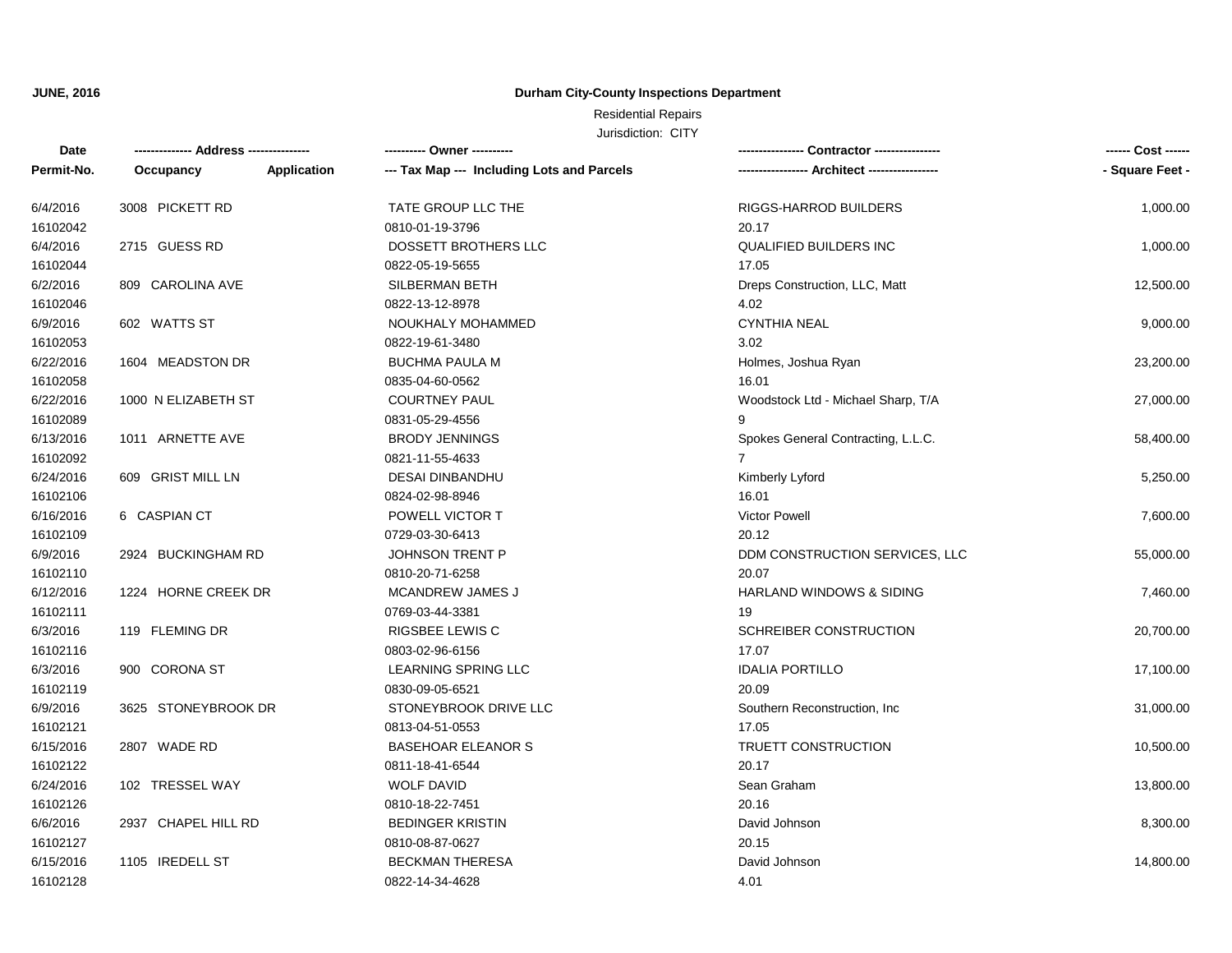### **Durham City-County Inspections Department**

# Residential Repairs

| Date       | -------------- Address ---------------<br>---------- Owner ----------<br>Contractor --------------- |             |                                            |                                         |                 |
|------------|-----------------------------------------------------------------------------------------------------|-------------|--------------------------------------------|-----------------------------------------|-----------------|
| Permit-No. | Occupancy                                                                                           | Application | --- Tax Map --- Including Lots and Parcels | -- Architect -----------------          | - Square Feet - |
| 6/13/2016  | 2020 W CLUB BLVD                                                                                    |             | KISTLER ROBERT M                           | TRINITY DESIGN BUILD INC                | 200,000.00      |
| 16102129   |                                                                                                     |             | 0822-09-25-4357                            | 4.01                                    |                 |
| 6/9/2016   | 3125 CORNWALL RD                                                                                    |             | <b>WANNEMACHER DAVID E</b>                 | WOODS, CHARLES, BUILDER                 | 11,820.00       |
| 16102132   |                                                                                                     |             | 0810-18-40-7057                            | 20.08                                   |                 |
| 6/9/2016   | 312 MONTICELLO AVE                                                                                  |             | KAUFMAN NICHOLE M                          | NICOLE DYESS                            | 7,000.00        |
| 16102137   |                                                                                                     |             | 0820-09-17-8467                            | 20.07                                   |                 |
| 6/9/2016   | 1010 HOMER ST                                                                                       |             | <b>CUNNINGHAM D JAY</b>                    | A.G. BUILDERS                           | 43,092.00       |
| 16102139   |                                                                                                     |             | 0821-14-42-8958                            | $\overline{7}$                          |                 |
| 6/15/2016  | 210 CHERRY GROVE ST                                                                                 |             | <b>STEVENS TERESA D</b>                    | <b>Reinvestment Partners</b>            | 50,000.00       |
| 16102140   |                                                                                                     |             | 0831-15-54-8304                            | 10.01                                   |                 |
| 6/22/2016  | 2300 W CLUB BLVD                                                                                    |             | <b>VEREEN RONALD LLOYD</b>                 | A.G. BUILDERS                           | 47,755.00       |
| 16102141   |                                                                                                     |             | 0822-09-05-7416                            | 4.01                                    |                 |
| 6/24/2016  | 1010 HOMER ST                                                                                       |             | <b>CUNNINGHAM D JAY</b>                    | A.G. BUILDERS                           | 141,895.80      |
| 16102143   |                                                                                                     |             | 0821-14-42-8958                            | $\overline{7}$                          |                 |
| 6/6/2016   | 1221 CHAMPIONS POINTE DR                                                                            |             | HUNKINS DAVID B                            | FS, LLC                                 | 3,000.00        |
| 16102157   |                                                                                                     |             | 0845-01-09-0884                            | 16.01                                   |                 |
| 6/6/2016   | 1700 MARYLAND AVE                                                                                   |             | RUDERMAN ANNA JAFFE                        | FS, LLC                                 | 3,550.00        |
| 16102158   |                                                                                                     |             | 0822-10-37-1212                            | 4.01                                    |                 |
| 6/7/2016   | 4526 HOLLOMAN RD                                                                                    |             | <b>MASTERS TIMOTHY J</b>                   | ABSOLUTE CONSTRUCTION GROUP, LLC.       | 24,000.00       |
| 16102160   |                                                                                                     |             | 0759-03-14-6959                            | 18.05                                   |                 |
| 6/23/2016  | 1124 LITTLE CREEK RD                                                                                |             | <b>KLEIMAN GAIL W</b>                      | CHRISTOPHER HOMES, INC.                 | 35,536.00       |
| 16102177   |                                                                                                     |             | 0728-03-33-2288                            | 20.13                                   |                 |
| 6/20/2016  | 1111 CARROLL ST                                                                                     |             | ALA PROPERTIES LLC                         | Double A Construction- T/A Arthur Allen | 600.00          |
| 16102178   |                                                                                                     |             | 0821-11-55-0146                            | 5                                       |                 |
| 6/24/2016  | 607 N ROXBORO ST                                                                                    |             | NNC LLC                                    | MINERVA DESIGN & RENOVATION, LLC.       | 78,388.00       |
| 16102182   |                                                                                                     |             | 0831-05-18-0381                            | 8.02                                    |                 |
| 6/22/2016  | 15 SADDLEWOOD CT                                                                                    |             | <b>KENAKIN TERRANCE P</b>                  | CARY RECONSTRUCTION CO., LLC.           | 270,000.00      |
| 16102183   |                                                                                                     |             | 0719-04-80-2673                            | 20.11                                   |                 |
| 6/9/2016   | 1202 KILLINGTON CT                                                                                  |             | <b>WIESENBERG MARC I</b>                   | Marc Wiesenberg                         | 10,775.00       |
| 16102184   |                                                                                                     |             | 0708-03-01-5918                            | 20.12                                   |                 |
| 6/24/2016  | 3904 CHIPPENHAM RD                                                                                  |             | OBRIEN CAROL L                             | MULBERRY RESTORATION                    | 442,000.00      |
| 16102187   |                                                                                                     |             | 0709-02-98-7888                            | 20.08                                   |                 |
| 6/9/2016   | 123 BARNHILL ST                                                                                     |             | SUMPTER THOMAS E JR                        | Kustom US, Inc.                         | 61,609.00       |
| 16102188   |                                                                                                     |             | 0820-10-35-5395                            | 20.09                                   |                 |
| 6/13/2016  | 1036 LAREDO LN                                                                                      |             | MREC LEVEL BRIGHTLEAF SPRING               | Level Carolina Homes, LLC               | 22,000.00       |
| 16102195   |                                                                                                     |             | 0850-04-72-2171                            | 18.05                                   |                 |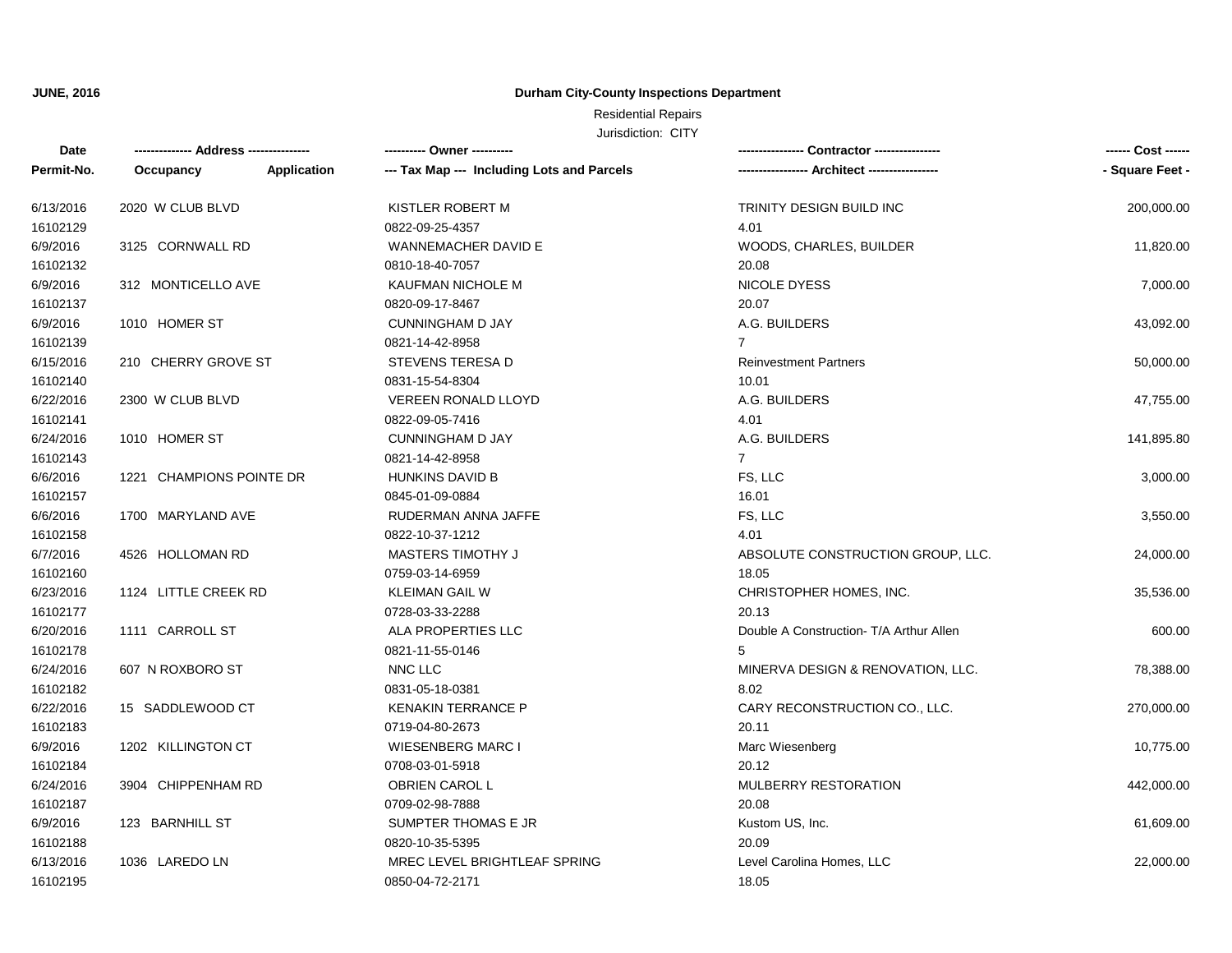### **Durham City-County Inspections Department**

## Residential Repairs

| Date       | -------------- Address --------------- |                    | ---------- Owner ----------                |                                                   | ------ Cost ------ |
|------------|----------------------------------------|--------------------|--------------------------------------------|---------------------------------------------------|--------------------|
| Permit-No. | Occupancy                              | <b>Application</b> | --- Tax Map --- Including Lots and Parcels |                                                   | - Square Feet -    |
| 6/20/2016  | 607 BACON ST                           |                    | US BANK TRUST NA TRUSTEE                   | <b>Reinvestment Partners</b>                      | 9,000.00           |
| 16102199   |                                        |                    | 0831-18-41-5161                            | 14                                                |                    |
| 6/13/2016  | 1804 SUNSET AVE                        |                    | <b>SHAMLIN DAVID</b>                       | MRJ Building, T/A Matthew R. Janssen              | 60,000.00          |
| 16102203   |                                        |                    | 0822-06-37-5545                            | 4.01                                              |                    |
| 6/9/2016   | 3602 LONG RIDGE RD                     |                    | <b>FRATRIK CRAIG</b>                       | <b>Advanced Structural Repair</b>                 | 10,165.00          |
| 16102204   |                                        |                    | 0759-03-23-9348                            | 18.05                                             |                    |
| 6/9/2016   | 1814 MILAN ST                          |                    | ATKINS RODNEY SAMUEL                       | FS, LLC                                           | 4,100.00           |
| 16102205   |                                        |                    | 0842-03-34-7536                            | 18.01                                             |                    |
| 6/9/2016   | 3719 LUCKNAM LN                        |                    | SINCLAIR PAMELA SUSAN                      | FS, LLC                                           | 9,900.00           |
| 16102206   |                                        |                    | 0719-03-33-0953                            | 20.08                                             |                    |
| 6/24/2016  | 1008 GOLDENDALE DR                     |                    | CRUZ-BENITEZ GUADALUPE                     | Guada Lupe Cruz                                   | 3,800.00           |
| 16102208   |                                        |                    | 0851-01-09-3742                            | 18.04                                             |                    |
| 6/9/2016   | 304 SPRING ST                          |                    | <b>HOSMER DAVID L</b>                      | <b>Jesus Gutierrez</b>                            | 16,300.00          |
| 16102220   |                                        |                    | 0840-10-36-3561                            | 18.02                                             |                    |
| 6/20/2016  | 1439 SEDWICK RD                        |                    | <b>MOHNEY ROBERT P</b>                     | W.D. SMITH CONSTRUCTION, LLC.                     | 38,500.00          |
| 16102225   |                                        |                    | 0727-02-76-5934                            | 20.13                                             |                    |
| 6/16/2016  | 1019 WELLS ST                          |                    | <b>KNOTT SHANNON</b>                       | HEARTHSTONE HOMES, INC.                           | 60,000.00          |
| 16102226   |                                        |                    | 0821-14-43-8553                            | $\overline{7}$                                    |                    |
| 6/29/2016  | 18 TIPPERARY CT                        |                    | SMITH JAMES C                              | W. D. OSBORNE GENERAL CONTRACTOR, INC.            | 117,000.00         |
| 16102227   |                                        |                    | 0728-04-51-2534                            | 20.13                                             |                    |
| 6/23/2016  | 4204 SUGAR PINE LN                     |                    | STOGNER LARRY N                            | All American Home Renovations, LLC                | 35,000.00          |
| 16102229   |                                        |                    | 0800-01-28-5987                            | 20.17                                             |                    |
| 6/20/2016  | 4906 GLENDARION DR                     |                    | HUNTER WYNN G                              | Dr. Wynn Hunter, MD                               | 2,500.00           |
| 16102231   |                                        |                    | 0719-04-84-8249                            | 20.11                                             |                    |
| 6/20/2016  | 3709 PENDERGRASS ST                    |                    | GONZALEZ ALFREDO SANDRIA                   | Alfredo Sandria Gonzalez                          | 1,000.00           |
| 16102253   |                                        |                    | 0823-16-83-3315                            | 1.02                                              |                    |
| 6/20/2016  | 1121 N ROXBORO ST                      |                    | MEASHEY KENNETH H                          | Sierra Structures, Inc.                           | 14,500.00          |
| 16102255   |                                        |                    | 0831-05-19-4950                            | 8.02                                              |                    |
| 6/9/2016   | 415 CLARION DR                         |                    | KOENIG HAROLD G TRUST                      | FS, LLC                                           | 1,850.00           |
| 16102256   |                                        |                    | 0803-04-92-0833                            | 17.07                                             |                    |
| 6/27/2016  | 112 EVANSHIRE LN                       |                    | DRUMMOND ALFREEDA                          | Craftsman Direct Handyman Home Improvements, Inc. | 3,000.00           |
| 16102259   |                                        |                    | 0727-01-47-9659                            | 20.13                                             |                    |
| 6/30/2016  | 2416 DELLWOOD DR                       |                    | MCDONALD JAMIE C                           | Jamie McDonald                                    | 100,000.00         |
| 16102263   |                                        |                    | 0803-03-41-6939                            | 17.07                                             |                    |
| 6/12/2016  | 866 SARATOGA DR                        |                    | DAUBENSPECK SHARON CHRISTINE               | <b>Advanced Structural Repair</b>                 | 15,908.00          |
| 16102266   |                                        |                    | 0833-01-47-2335                            | 17.09                                             |                    |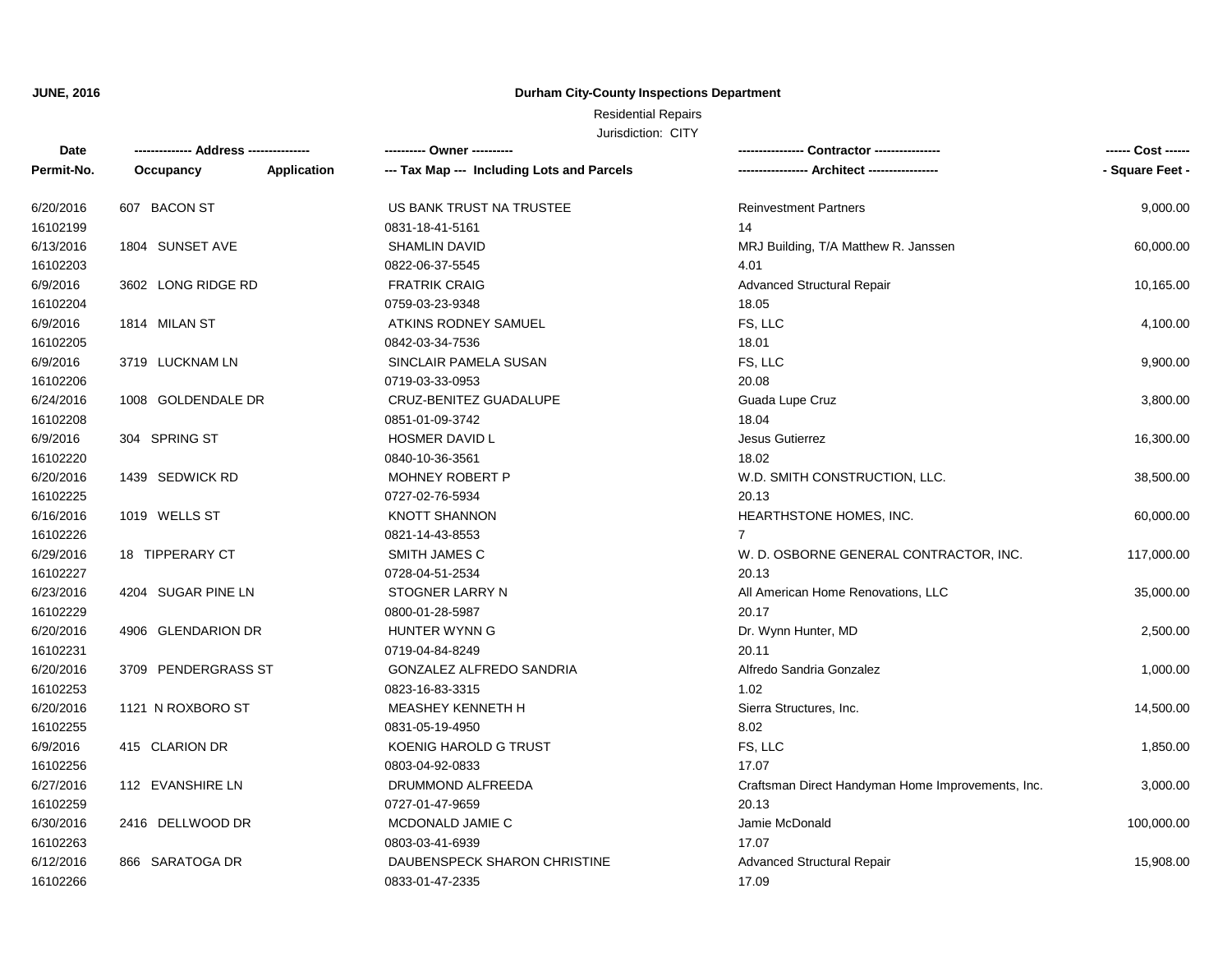### **Durham City-County Inspections Department**

## Residential Repairs

| Date       | ------------- Address -------------- |                    | ---------- Owner ----------                |                                               | ------ Cost ------ |
|------------|--------------------------------------|--------------------|--------------------------------------------|-----------------------------------------------|--------------------|
| Permit-No. | Occupancy                            | <b>Application</b> | --- Tax Map --- Including Lots and Parcels | --- Architect -----------------               | - Square Feet -    |
| 6/15/2016  | 2004 PERSHING ST                     |                    | WADE GILDA F                               | FS, LLC                                       | 5,300.00           |
| 16102283   |                                      |                    | 0822-10-26-8456                            | 4.01                                          |                    |
| 6/23/2016  | 404 SWIFT CREEK XING                 |                    | TOLL NC LP                                 | <b>Build Moore Exteriors, LLC</b>             | 6,100.00           |
| 16102284   |                                      |                    | 0717-02-85-3161                            | 20.12                                         |                    |
| 6/15/2016  | 722 EVA ST                           |                    | <b>CAPITAL CITY PROPERTY</b>               | Thayer Custom Homes & Remodeling - T/A I.N.K. | 1,000.00           |
| 16102285   |                                      |                    | 0831-10-36-1409                            | 11                                            |                    |
| 6/15/2016  | 724 EVA ST                           |                    | <b>CAPITAL CITY PROPERTY</b>               | Thayer Custom Homes & Remodeling - T/A I.N.K. | 1,000.00           |
| 16102286   |                                      |                    | 0831-10-36-1469                            | 11                                            |                    |
| 6/23/2016  | 3601 DIXON RD                        |                    | <b>KIM SUMI LOUNDON</b>                    | Tony's Touch Paint & Rpr                      | 5,200.00           |
| 16102301   |                                      |                    | 0810-19-71-3614                            | 20.07                                         |                    |
| 6/20/2016  | 7 SAXFORD PL                         |                    | SHEPHERD GERARD                            | Gerard Shepherd                               | 10,000.00          |
| 16102303   |                                      |                    | 0729-01-07-1409                            | 20.11                                         |                    |
| 6/23/2016  | 1301 VICKERS AVE                     |                    | FLYNN KEITH R TRUSTEE                      | Turnlight Partners Ltd.                       | 9,605.00           |
| 16102313   |                                      |                    | 0821-15-64-1136                            | $\overline{7}$                                |                    |
| 6/23/2016  | 104 SOUTH BEND DR                    |                    | TOLL NC LP                                 | MK STICKBUILDERS LLC                          | 3,500.00           |
| 16102330   |                                      |                    | 0717-02-67-6003                            | 20.12                                         |                    |
| 6/23/2016  | 5 SYLVAN RD                          |                    | TOMASELLO WILLIAM MICHAEL                  | HOWELL, JOHN E.                               | 5,300.00           |
| 16102333   |                                      |                    | 0821-05-18-9367                            | 6                                             |                    |
| 6/22/2016  | 3920 DOVER RD                        |                    | <b>MURPHY MARTIN</b>                       | BUILDSENSE, INC.                              | 208,400.00         |
| 16102338   |                                      |                    | 0719-02-58-2635                            | 20.08                                         |                    |
| 6/20/2016  | 107 STOKES ST                        |                    | <b>COOKE TIMOTHY</b>                       | Leonine Building Solutions, LLC               | 8,000.00           |
| 16102339   |                                      |                    | 0831-14-24-9312                            | 11                                            |                    |
| 6/27/2016  | 3507 WESTOVER RD                     |                    | <b>WALD MARLA FRANCES</b>                  | <b>GRAU BUILDING COMPANY</b>                  | 50,000.00          |
| 16102340   |                                      |                    | 0719-01-29-3861                            | 20.08                                         |                    |
| 6/20/2016  | 3800 TOWNSEND ST                     |                    | LIVING-WATER SEAN                          | Leonine Building Solutions, LLC               | 53,000.00          |
| 16102342   |                                      |                    | 0823-06-47-3609                            | 17.10                                         |                    |
| 6/22/2016  | 1218 N ROXBORO ST                    |                    | <b>OBRIANT LEE W</b>                       | <b>Reinvestment Partners</b>                  | 6,000.00           |
| 16102344   |                                      |                    | 0832-17-10-8634                            | $\overline{2}$                                |                    |
| 6/20/2016  | 110 SPEARS LN                        |                    | WARD PROPERTY GROUP LLC                    | Rapp, Eric W.                                 | 2,800.00           |
| 16102346   |                                      |                    | 0728-04-70-1830                            | 20.13                                         |                    |
| 6/20/2016  | 2916 HARRIMAN RD                     |                    | DIEHL JANE HALL                            | THD AT-HOME SERVICES, INC.                    | 26,700.00          |
| 16102348   |                                      |                    | 0801-04-73-7231                            | 20.17                                         |                    |
| 6/16/2016  | 2105 SUNSET AVE                      |                    | <b>CROWL ANDREW ALAN</b>                   | David Johnson                                 | 7,965.00           |
| 16102356   |                                      |                    | 0822-09-27-0069                            | 4.01                                          |                    |
| 6/16/2016  | 2213 MOREHEAD AVE                    |                    | ROSENBERG JOEL                             | Advanced Structural Repair                    | 21,735.00          |
| 16102357   |                                      |                    | 0821-09-05-4979                            | 6                                             |                    |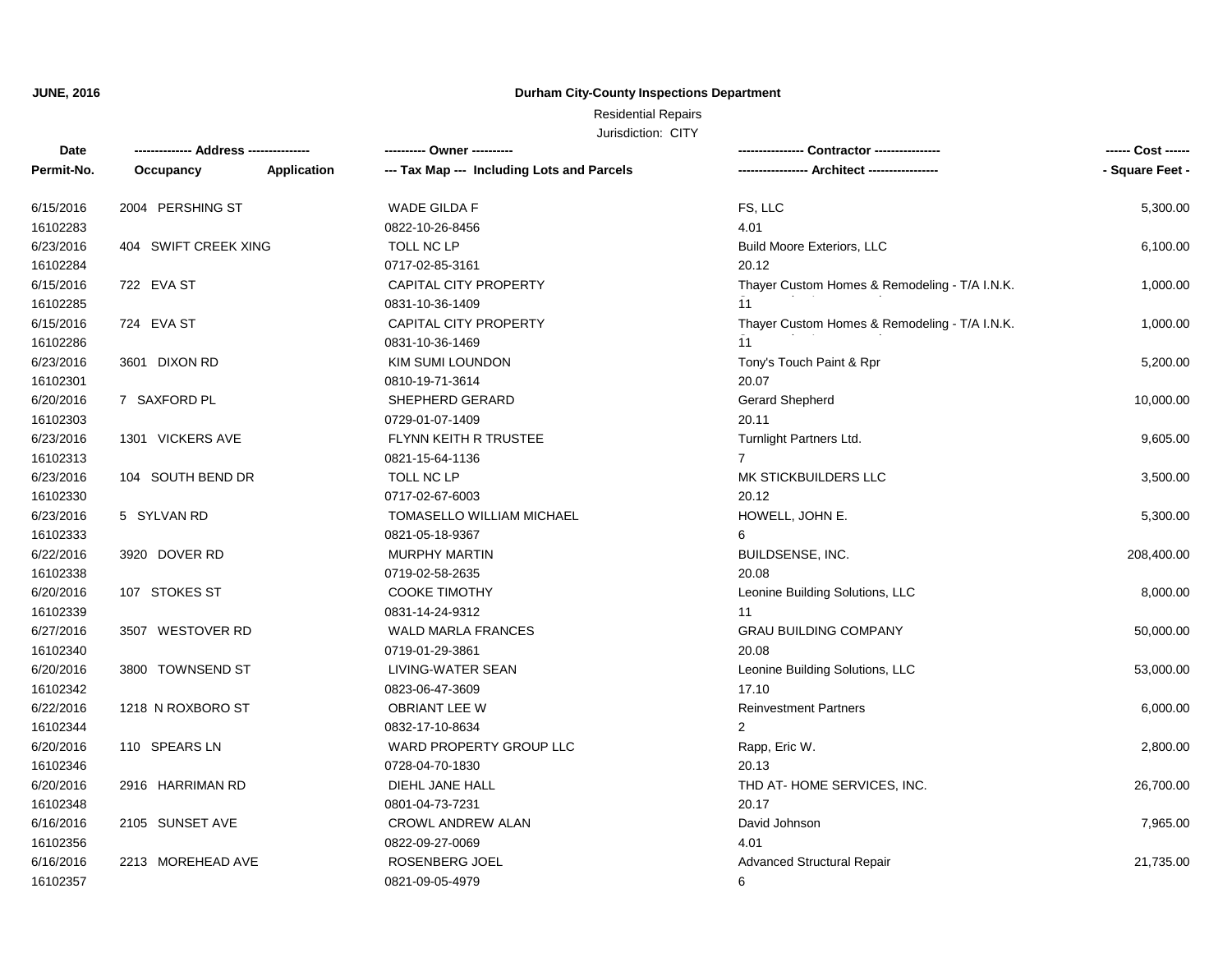### **Durham City-County Inspections Department**

## Residential Repairs

| Date       |                        |             | ---------- Owner ----------                |                                       | ------ Cost ------ |
|------------|------------------------|-------------|--------------------------------------------|---------------------------------------|--------------------|
| Permit-No. | Occupancy              | Application | --- Tax Map --- Including Lots and Parcels |                                       | - Square Feet -    |
| 6/27/2016  | 2903 SHAFTSBURY ST     |             | ROGERS TODD C ROGERS TAMMY L               | <b>Todd Rogers</b>                    | 1,632.56           |
| 16102359   |                        |             | 0823-15-53-8297                            | 17.05                                 |                    |
| 6/20/2016  | 108 LANDSBURY DR       |             | <b>WOLVER MARK E</b>                       | Home By Design, LLC                   | 20,600.00          |
| 16102361   |                        |             | 0800-02-76-5420                            | 20.17                                 |                    |
| 6/20/2016  | 8019 SUNDANCE CIR      |             | <b>HARVEY GRANT</b>                        | PARKER, DAVID R.                      | 73,095.77          |
| 16102362   |                        |             | 0718-03-11-8306                            | 20.12                                 |                    |
| 6/24/2016  | 5103 GRANBURY DR       |             | <b>ROBERTSON DEREK</b>                     | The Bath Remodeling Center            | 28,750.00          |
| 16102368   |                        |             | 0727-01-38-1952                            | 20.12                                 |                    |
| 6/23/2016  | 7 LITTLEWOODS LN       |             | <b>BLIZZARD PHILIP J</b>                   | Pruitt Building Co.                   | 78,000.00          |
| 16102372   |                        |             | 0719-02-78-4310                            | 20.07                                 |                    |
| 6/23/2016  | 2747 SEVIER ST         |             | <b>GULATI-PARTEE EDWIN L</b>               | THE MAPLEWOOD BUILDING CO., LLC.      | 61,985.00          |
| 16102375   |                        |             | 0811-19-61-2146                            | 6                                     |                    |
| 6/20/2016  | 1205 MORNING GLORY AVE |             | RESCUE MISSIONS MINISTRIES INC             | T.L. WILLIAMS GRADING                 | 1,000.00           |
| 16102378   |                        |             | 0831-14-34-5609                            | 11                                    |                    |
| 6/21/2016  | 208 KINNEY GLENN CT    |             | <b>ELDRIDGE HEIDI</b>                      | Hedi Eldridge                         | 1,250.00           |
| 16102398   |                        |             | 0729-03-04-5822                            | 20.11                                 |                    |
| 6/27/2016  | 6 COTSWOLD PL          |             | <b>FALCONE JEREMY MICHAEL</b>              | KRICHCO CONSTRUCTION, INC.            | 105,000.00         |
| 16102412   |                        |             | 0719-03-02-4595                            | 20.18                                 |                    |
| 6/30/2016  | 1707 JAMES ST          |             | <b>GANZ KATHERINE MCGARRY</b>              | Kate McGarry Gantz & Keith Gantz      | 9,600.00           |
| 16102413   |                        |             | 0821-17-22-0104                            |                                       |                    |
| 6/22/2016  | 606 HOMELAND AVE       |             | TUCKER ALICE G HEIRS                       | SULLIVAN CONSTRUCTION, DANIEL THORNE  | 5,500.00           |
| 16102417   |                        |             | 0820-16-74-8416                            | 20.09                                 |                    |
| 6/22/2016  | 1012 W LAKEWOOD AVE    |             | <b>GORFKLE KENNETH M</b>                   | Samuel S. Floyd                       | 900.00             |
| 16102426   |                        |             | 0821-15-54-0346                            | $\overline{7}$                        |                    |
| 6/22/2016  | 2707 TRYON RD          |             | MCKINNEY SUSANNE                           | Midway Home Improvement LLC           | 3,200.00           |
| 16102427   |                        |             | 0801-04-93-6815                            | 20.17                                 |                    |
| 6/23/2016  | 501 HUGO ST            |             | JUDD BILLY D                               | Midway Home Improvement LLC           | 21,240.00          |
| 16102431   |                        |             | 0832-06-38-4344                            | 1.01                                  |                    |
| 6/27/2016  | 2723 CEDAR CREEK DR    |             | <b>MCNABB MARK EARL</b>                    | Mark McNabb                           | 19,100.00          |
| 16102433   |                        |             | 0803-03-44-2546                            | 17.07                                 |                    |
| 6/23/2016  | 1907 HILLOCK PL        |             | <b>SUTTON LYNDA Y</b>                      | SEARS HOME IMPROVEMENT PRODUCTS, INC. | 15,775.00          |
| 16102437   |                        |             | 0814-02-55-6576                            | 16.04                                 |                    |
| 6/27/2016  | 114 KAYLEEN CT         |             | VENKATARAMAN BALASUBRAMANIAN               | THE DREES HOMES COMPANY               | 8,000.00           |
| 16102440   |                        |             | 0727-03-24-0480                            | 20.12                                 |                    |
| 6/23/2016  | 107 MONTEREY LN        |             | STUCHINER STEPHANIE A                      | A.G. BUILDERS                         | 15,333.00          |
| 16102441   |                        |             | 0727-02-57-4930                            | 20.13                                 |                    |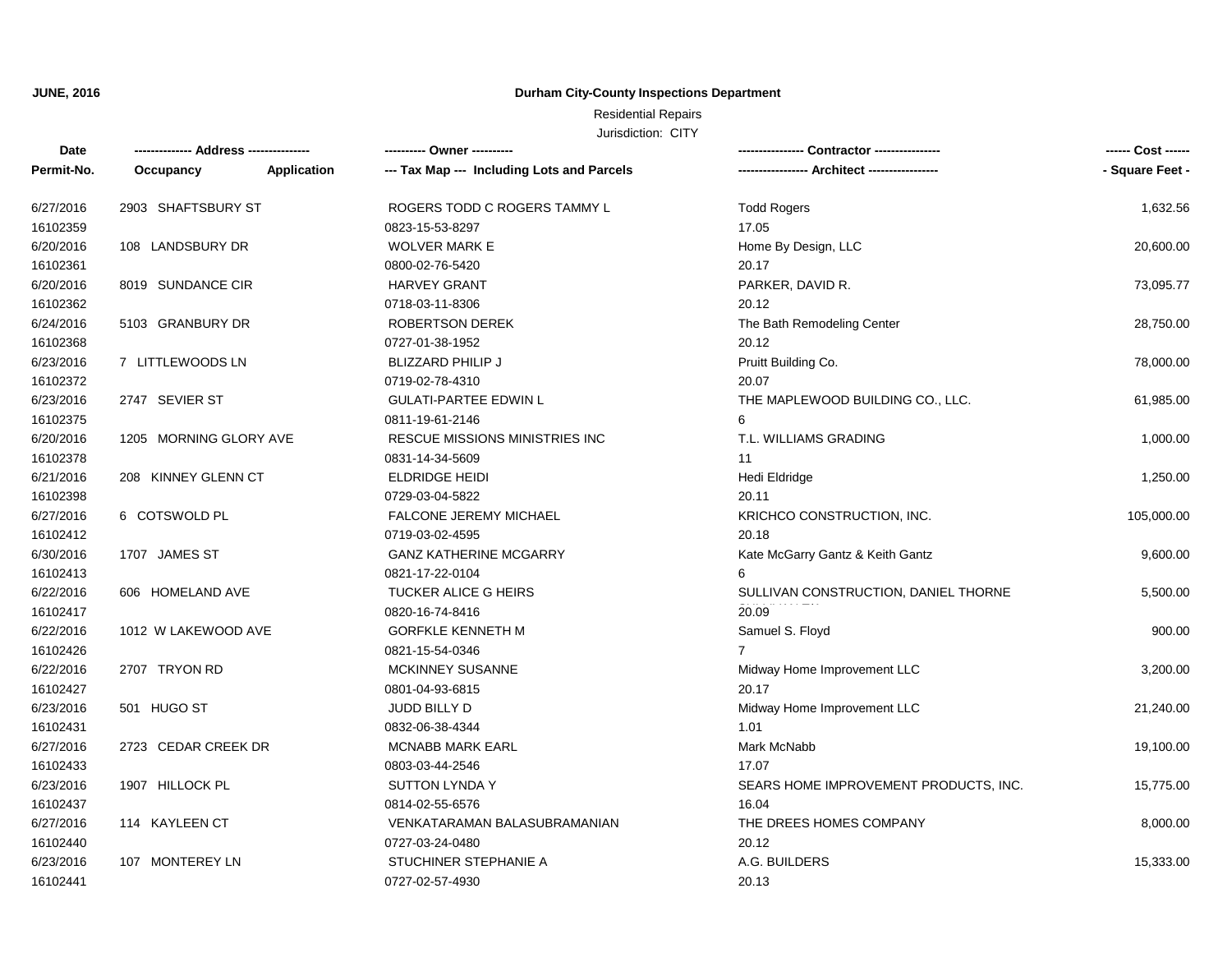### **Durham City-County Inspections Department**

## Residential Repairs

| <b>Date</b> |                        |             | ---------- Owner ----------                |                                        | ------ Cost ------ |
|-------------|------------------------|-------------|--------------------------------------------|----------------------------------------|--------------------|
| Permit-No.  | Occupancy              | Application | --- Tax Map --- Including Lots and Parcels |                                        | - Square Feet -    |
| 6/23/2016   | 109 PINECREST RD       |             | <b>BARTLETT JOHN A</b>                     | A.G. BUILDERS                          | 16,615.50          |
| 16102443    |                        |             | 0811-20-81-6496                            | 6                                      |                    |
| 6/23/2016   | 1605 ANGIER AVE        |             | SPIER INVESTMENTS LLC                      | <b>Advanced Structural Repair</b>      | 27,275.00          |
| 16102451    |                        |             | 0831-14-43-4319                            | 11                                     |                    |
| 6/24/2016   | 5108 NC 55 HWY         |             | <b>THAI VINCE</b>                          | Advanced Structural Repair             | 21,735.00          |
| 16102452    |                        |             | 0821-09-05-4979                            | 6                                      |                    |
| 6/28/2016   | 2118 RUFFIN ST         |             | CROWN GLOBAL ENTERPRISES INC               | Familia Garcia Inc                     | 20,500.00          |
| 16102458    |                        |             | 0822-08-87-8556                            | 1.02                                   |                    |
| 6/29/2016   | 127 ROSEDALE CREEK DR  |             | SOMASHEKHAR HOSAGRAHAR                     | Hosagrahar Somashekhar                 | 4,800.00           |
| 16102459    |                        |             | 0769-03-32-7268                            | 19                                     |                    |
| 6/29/2016   | 3305 WESTOVER RD       |             | <b>BROYHILL PAUL TRUSTEE</b>               | <b>GRAU BUILDING COMPANY</b>           | 7,000.00           |
| 16102464    |                        |             | 0719-01-39-3384                            | 20.08                                  |                    |
| 6/23/2016   | 3775 GUESS RD          |             | DUPONT DONNA M                             | <b>GREAT TARHEEL RESTORATION CO.</b>   | 36,300.00          |
| 16102465    |                        |             | 0823-05-09-6088                            | 17.11                                  |                    |
| 6/21/2016   | 4026 CANDLEWICK WAY    |             | PITTS ANGELA MAXINE                        | H & H GEN. BLDG CONST. INC.            | 5,000.00           |
| 16102466    |                        |             | 0823-07-69-5341                            | 17.10                                  |                    |
| 6/30/2016   | 807 W TRINITY AVE      |             | <b>WIGLEY MERYWEN</b>                      | <b>BH Renovations LLC</b>              | 750.00             |
| 16102469    |                        |             | 0822-20-80-2743.000                        | 3.02                                   |                    |
| 6/28/2016   | 3002 BRYANT ST         |             | PEACE CLEMENT D SR                         | SEARS HOME IMPROVEMENT PRODUCTS, INC.  | 11,657.00          |
| 16102470    |                        |             | 0830-08-98-9968                            | 18.02                                  |                    |
| 6/29/2016   | 2125 WILSON ST         |             | <b>TERRELL JEFFREY</b>                     | PARKER, DAVID R.                       | 50,073.29          |
| 16102471    |                        |             | 0822-09-15-4909                            | 4.01                                   |                    |
| 6/29/2016   | 1120 PEBBLE CREEK XING |             | <b>GRIPPI CINDA</b>                        | AKR Builders - Shane Edward Trent, T/A | 2,500.00           |
| 16102472    |                        |             | 0728-02-57-2041                            | 20.14                                  |                    |
| 6/23/2016   | 1102 FAIRVIEW ST       |             | <b>MOSHER BRAD</b>                         | <b>Brad Mosher</b>                     | 2,500.00           |
| 16102474    |                        |             | 0821-10-45-1495                            | 5                                      |                    |
| 6/27/2016   | 3 PARK PL              |             | <b>CELKO JANET G</b>                       | <b>GGNC Construction Services</b>      | 29,616.00          |
| 16102478    |                        |             | 0814-03-22-7552                            | 17.07                                  |                    |
| 6/27/2016   | 230 SCIENCE DR         |             | DUKE UNIVERSITY                            | LECHASE CONSTRUCTION SERVICES, LLC     | 6,331,380.00       |
| 16102480    |                        |             | 0811-07-57-6992.L00                        | 15.01                                  |                    |
| 6/28/2016   | 230 SCIENCE DR         |             | <b>DUKE UNIVERSITY</b>                     | LECHASE CONSTRUCTION SERVICES, LLC     | 31,559,734.00      |
| 16102482    |                        |             | 0811-07-57-6992.L00                        | 15.01                                  |                    |
| 6/28/2016   | 4 DOBBS PL             |             | <b>TAKASU KENJIRO</b>                      | Gunther, Gregory A.                    | 9,800.00           |
| 16102496    |                        |             | 0820-09-26-1560                            | 20.07                                  |                    |
| 6/28/2016   | 1403 NORTON ST         |             | ADAMSKA ANNETTE STEFANIA                   | Annette Adamska                        | 12,500.00          |
| 16102499    |                        |             | 0822-15-74-3597                            | 3.02                                   |                    |